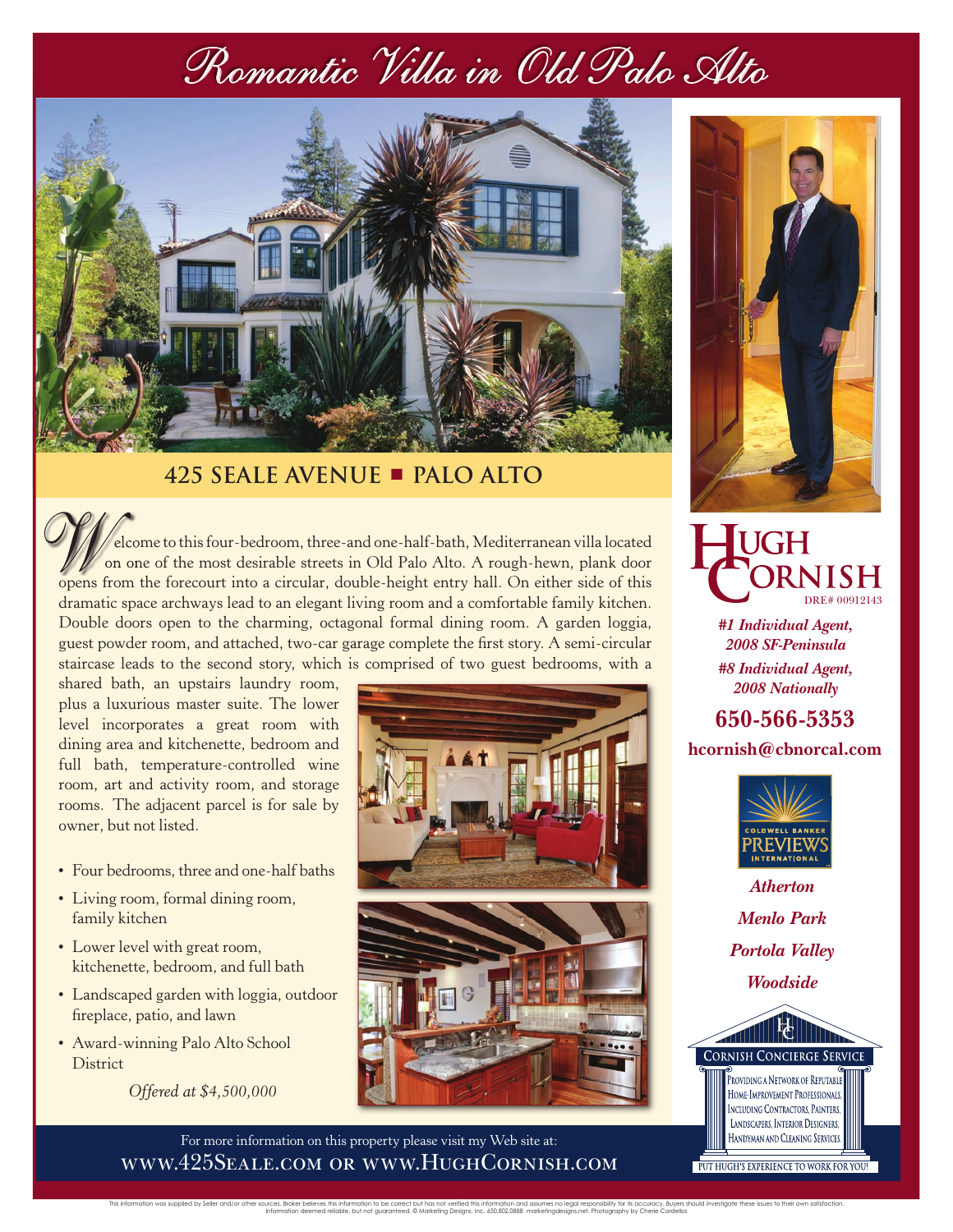# *425 Seale Avenue, Palo Alto*

*Welcome to this four bedroom, three and one half bath, Mediterranean villa located on one of the most desirable streets in Old Palo Alto. A rough-hewn, plank door, opens from the forecourt into a circular, double-height entry hall. On either side of this dramatic space archways lead to an elegant living room and a comfortable family kitchen. Double doors open to the charming, octagonal formal dining room. A garden loggia, guest powder room, and attached, two-car garage complete the first story. A semi-circular staircase leads to the second story, which is comprised of two guest bedrooms, with a shared*  bath, an upstairs laundry room, plus a luxurious master suite. The lower level *incorporates a great room with dining area and kitchenette, bedroom and full bath, temperature-controlled wine room, art and activity and storage rooms. Excellent Palo Alto schools.*

#### **Summary of Features**

- A rough-hewn, arched door opens into the circular, double-height **entry hall**
- The elegant **living room** is warmed by a cast-stone, wood burning fireplace
- Sparkling French doors in the octagonal **dining room** frame a garden view
- The comfortable **family room** has a pine-wood floor and a beamed ceiling
- In the adjoining **kitchen,** gray, slab-granite counters top cherry wood cabinets
- The **powder room** is tucked beneath the staircase, just off the entry hall
- The hand-made, terra cotta tile **staircase** is complemented by a bronze rail
- Upper gallery leads to the **master suite**, which includes a private **library/office**
- In a separate wing, **two additional bedrooms** share a full bath
- The upstairs **laundry room** has hookups for full-sized washer and dryer
- The a second staircase descends from the entry hall to the **lower level**
- Temperature-controlled **wine room** has the capacity to store over 600 bottles
- The **great room** incorporates a media cabinet, a dining area and a kitchenette
- Beyond the great room are the **fourth bedroom** and **third full bath**
- The **art and activity room** has a deep sink, plus hook-ups for washer and dryer
- The fully-finished, **two-car garage** has a built-in workbench and a storage loft
- The garden **loggia** is located beyond the living room, adjacent to the **rear patio**
- The **lawn** is encircled by **shrubs and trees** in a variety of shades and textures
- An abundance of brilliant **flowers** envelopes the house and crowds the garden
- Approximately **4303 square feet of living space** excluding the lower level
- Award-winning **Palo Alto School District**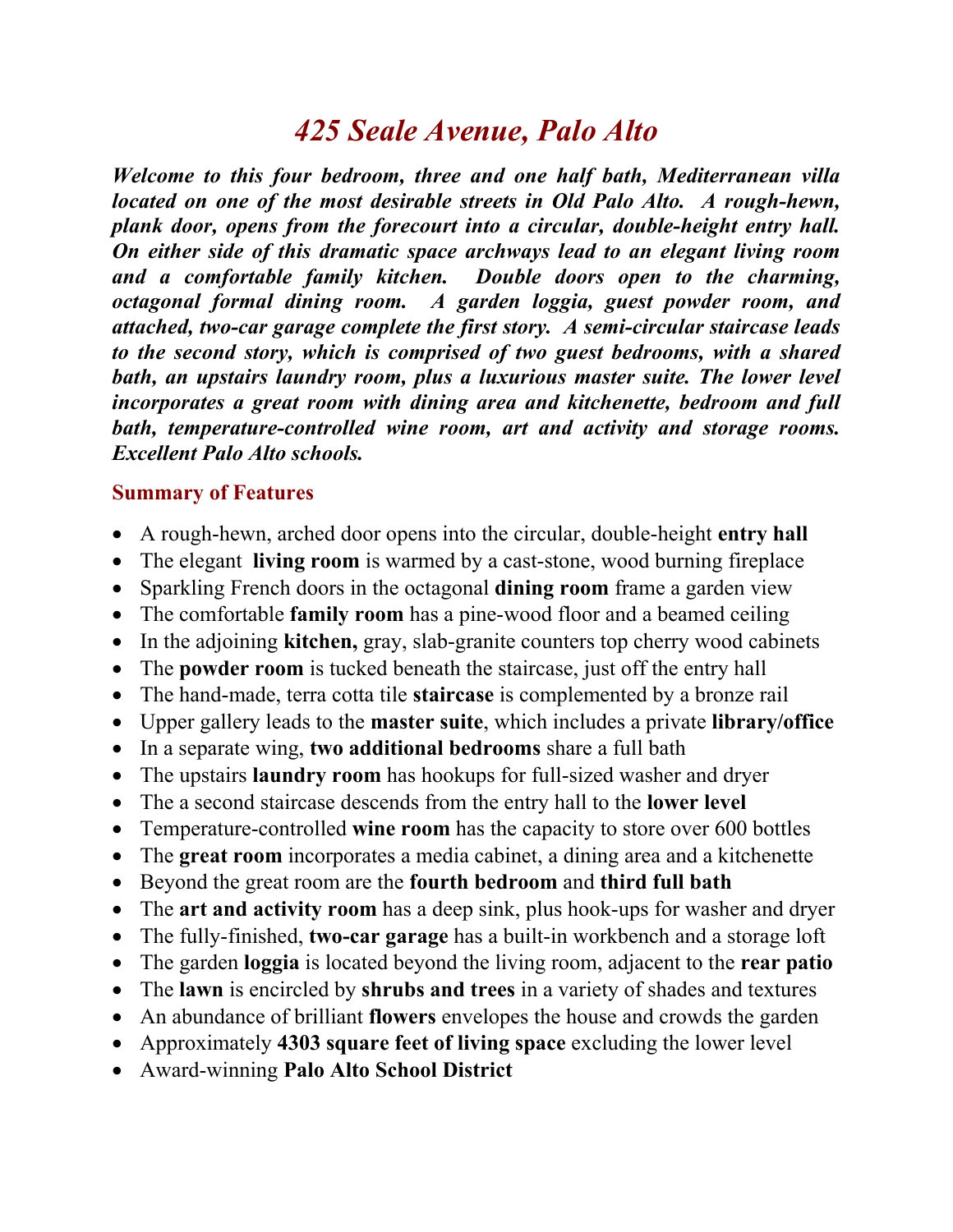# *First Story*

# **Entry Hall**

- A rough-hewn, arched door opens from the terra cotta tile front porch
- Inside, the circular, double height **entry hall** is punctuated by rustic timbers, which support the upper gallery
- Next to the door, a bench, flanked by glossy cherry wood cabinets, is built-in
- A guest coat closet provides extra storage
- The turreted ceiling is lined in natural redwood
- An enormous copper lantern is suspended from the peak
- Black torcheres and recessed spotlights provide additional illumination
- Hand-crafted, terra cotta tile floor

# **Living Room**

- Opposite the front door, an archway leads to the elegant **living room**
- The handsome, cast stone, wood-burning fireplace is ornamented by an ironwork screen
- The fireplace is flanked by glass doors which open to the loggia
- Sparkling French doors open to the rear patio
- The ceiling is accented by rough-hewn beams
- Spot lighting is draws the eye to art pieces on walls and mantel
- Polished knotty pine floor

# **Dining Room**

- Double doors open from the entry hall to the octagonal formal **dining room**
- The box-beamed ceiling adds richness to the room
- A graceful wood and metal-work chandelier is suspended from the ceiling
- Sparkling French doors open to the rear patio
- A cherry wood buffet with a gray slab-granite counter is built into an alcove
- Spot lighting is recessed into the ceiling
- Hand-made terra cotta tile floor

# **Family Room and Kitchen**

- The comfortable **family room** an be accessed from either the dining room or the entry hall
- The built-in house keeping desk is set beneath a wide window
- True divided-light windows are screened by wooden blinds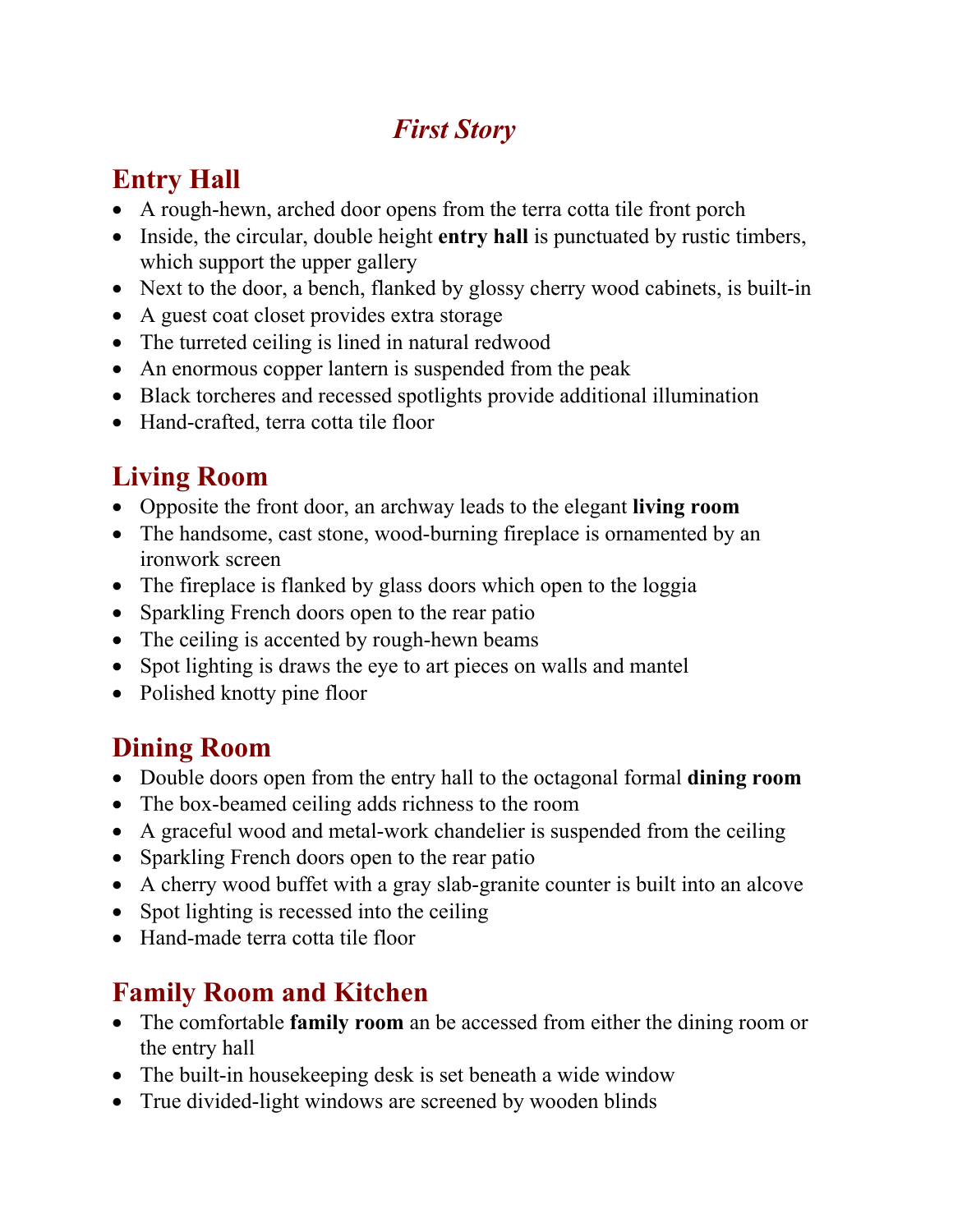- Sparkling French doors open to the rear patio
- A small closet holds cleaning supplies
- A built-in, padded banquette separates the family room from the **kitchen**
- Rich cherry wood drawers and cabinets are topped with gray slab-granite counters and have a tumbled marble tile backsplash
- The single stainless steel sink is set into a granite counter backing the banquette
- The SubZero, side by side refrigerator/freezer is paneled to match the cabinets
- The six-burner, Thermador gas range is surmounted by a Thermador stainless steel hood
- Other stainless steel appliances include a built-in GE Profile microwave and two Fisher& Paykel dishwasher drawers
- A glass door opens to the forecourt
- A second door leads to the garage
- Spot lighting shines from the beamed ceiling
- Polished knotty pine floor

#### **Guest Powder Room**

- The guest **powder room** is tucked beneath the staircase, just off the entry hall
- The built in vanity has a cherry wood cabinet and a round, silver metal "bowl" sink
- A single sconce provides gently flattering illumination
- The window is screened by a wooden blind
- Hand-made terra cotta tile floor

# *Second Story*

### **Staircase and Upper Gallery**

- The semi-circular **staircase** has hand-made terra cotta tile treads and risers
- These are complemented by a bronze rail in a shepherd's crook design
- The staircase ascends to the **upper gallery**
- The gallery leads to the bedroom wing and to the mater suite
- True divided-light, wood-framed windows admit natural light
- An arched, lighted display niche is recessed into the wall
- A glass door opens to a shallow balcony perched above the front door
- Spot lighting is recessed into the turreted ceiling
- Hand-made terra cotta tile floor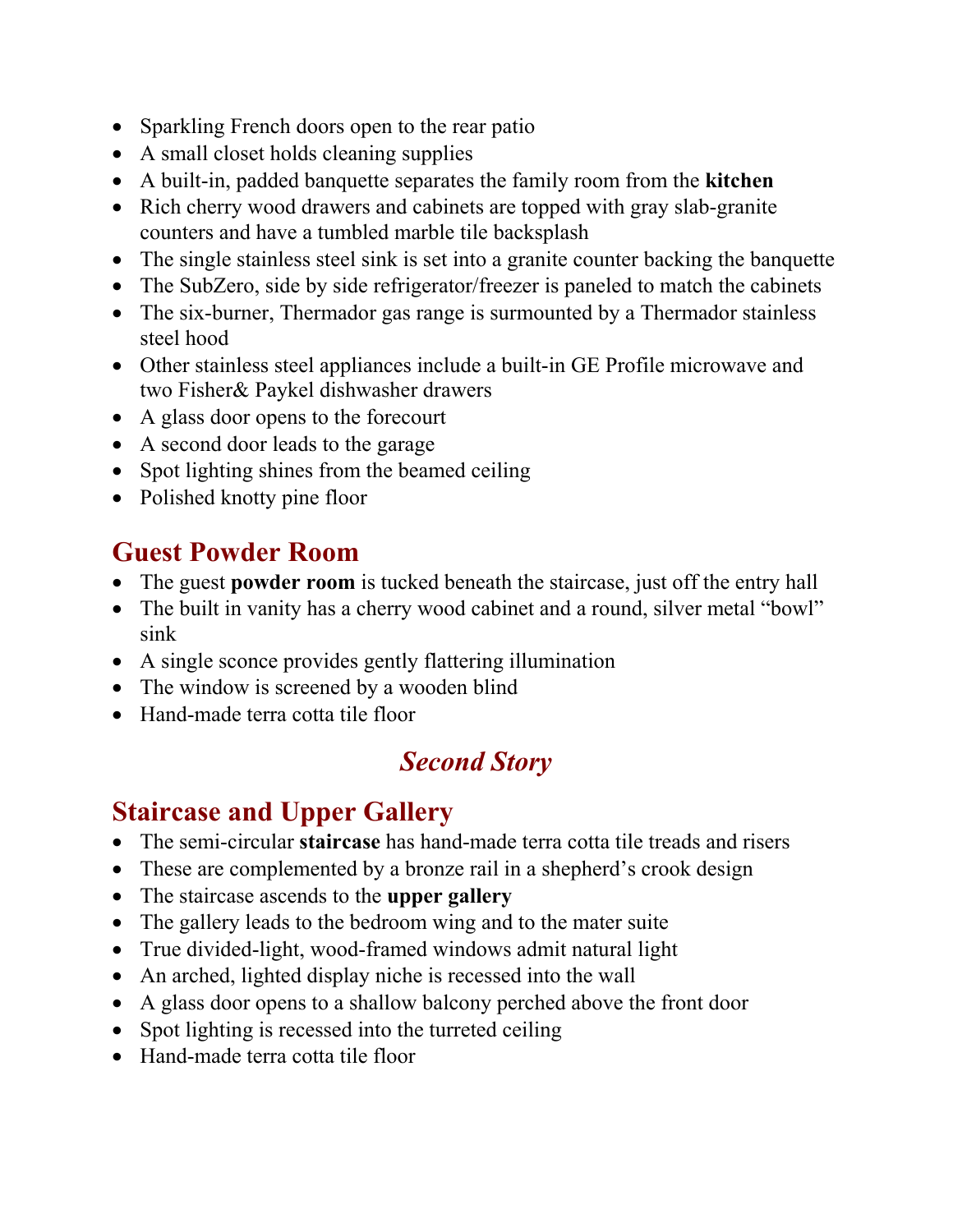# **Master Suite**

- A plank door open to the secluded and luxurious **master suite**
- A linen closet is located just inside the door to the left
- Sliding glass doors open to a shallow balcony overlooking the rear garden
- A padded window seat with drawers and a cherry wood armoire are built-in
- The cedar-lined, custom-fitted walk-in closet offers a built-in bureau, bins, shelves and hanging storage
- Spot lighting and stereo speakers are recessed into the lofty, beamed ceiling
- Polished, knotty pine floor
- The private **library/office** is reached by climbing two stairs
- The octagonal room has built-in, cherry wood bookshelves
- Above the built-in desk, three Palladian windows frame a view of the rear garden
- The turreted ceiling is lined in natural redwood
- A copper lantern is suspended from the peak
- Polished, knotty pine floor
- A pocket door conceals the **master-bath**
- Twin porcelain "bowl" sinks are set into a gray slab-granite counter beneath a wall of mirror
- Black enameled drawers and cabinets provide abundant storage space
- Above, a skylight admits natural light
- The oversized Kohler whirlpool tub is set into a tumbled-marble deck framed by a wide window
- The tumbled-marble tile stall shower is enlivened by a mosaic frieze in the Greek key pattern
- Spot lighting and stereo speakers are recessed into the ceiling
- The tile floor is set in an attractive basket weave pattern

# **Additional Upstairs Bedrooms**

- The **two additional upstairs bedrooms** are located in a separate wing
- The first bedroom has a closet, an overhead light, spotlights and stereo speakers recessed into the ceiling, and wall-to wall carpet
- The second bedroom has windows on three sides, and has two closets, an overhead light, spotlights and stereo speakers recessed into the ceiling, and a pine floor

# **Shared Bath**

• The **shared bath** is situated between the two bedrooms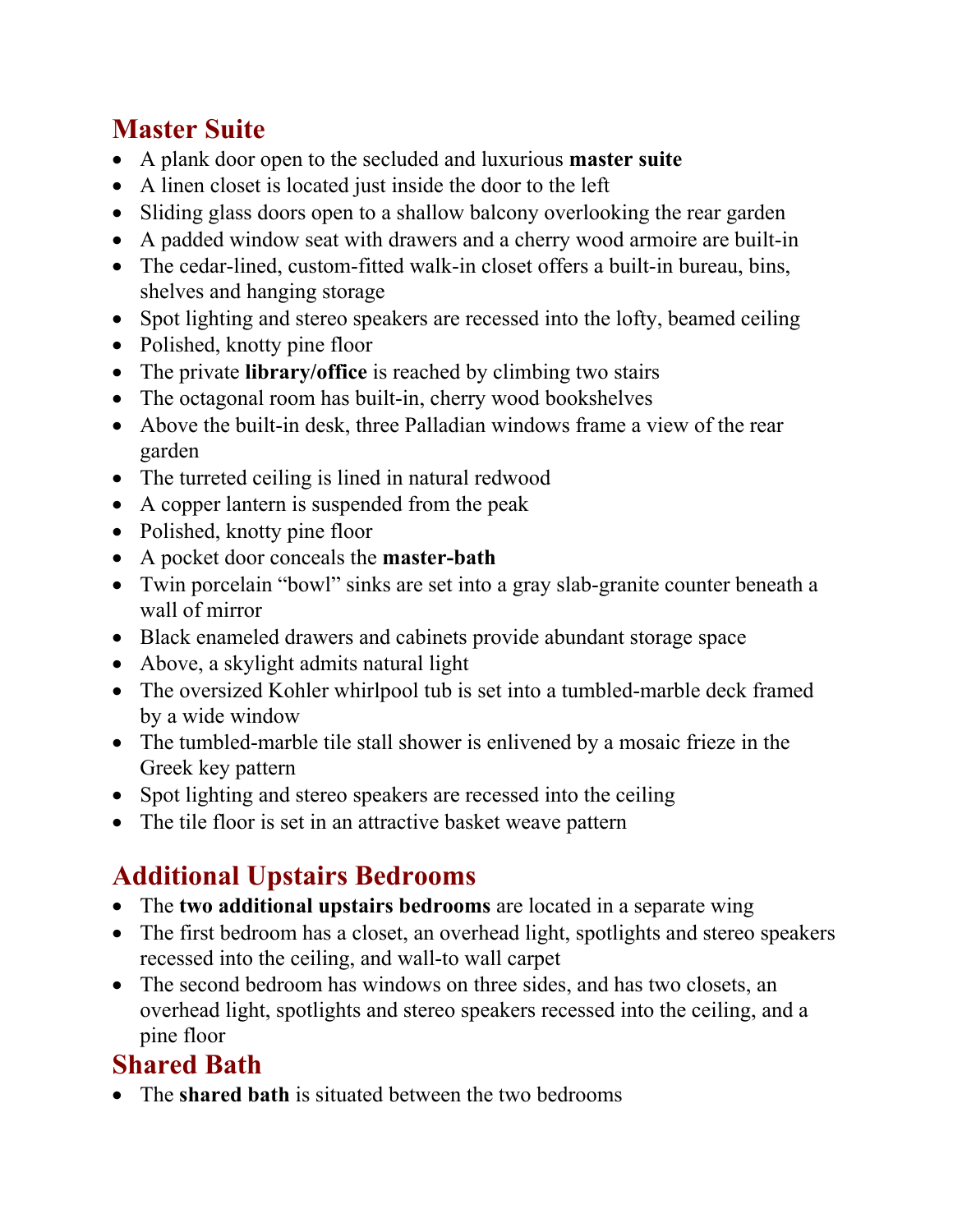- Twin porcelain sinks are set into a gray slab-granite counter beneath a wall of mirror and lit by sconces
- White drawers and cabinets provide abundant storage space
- Above, a skylight admits natural light
- The shower-over-tub has a tile surround
- Stereo speakers are recessed into the ceiling
- Blue and green tile floor

# **Laundry Room**

- The upstairs **laundry room** is conveniently located in this bedroom wing
- A stainless steel sink for soaking is set into a Corian counter
- There are hook-ups for full-sized a washer and dryer
- The walls are lined with white cabinets
- Spot lighting is recessed into the ceiling
- Terra cotta tile floor

### *Lower Level*

#### **Staircase and Wine Room**

- The staircase to the lower level has hand-made terra cotta tile treads and risers
- The rail is custom-crafted of black wrought-iron
- A wrought-iron screen with a grapevine motif lends a whimsical touch
- At the bottom of the stairs, the temperature-controlled wine room is lined in floor-to-ceiling racks with storage capacity for over six hundred bottles
- Spot lighting is recessed into the ceiling
- Terra cotta tile floor

### **Great Room and Kitchenette**

- The expansive **great room** incorporates an eating area defined by rustic timbers
- Flanked by deep display shelves a media center crafted of blonde wood is builtin against the far wall
- Four true divided-light windows look into a light well
- Spot lighting and stereo speakers are recessed into the ceiling
- Wall-to-wall carpet
- The **kitchenette** has a round stainless steel sink set into a gray slab-granite counter
- Above, the blonde wood cupboards have glass-fronts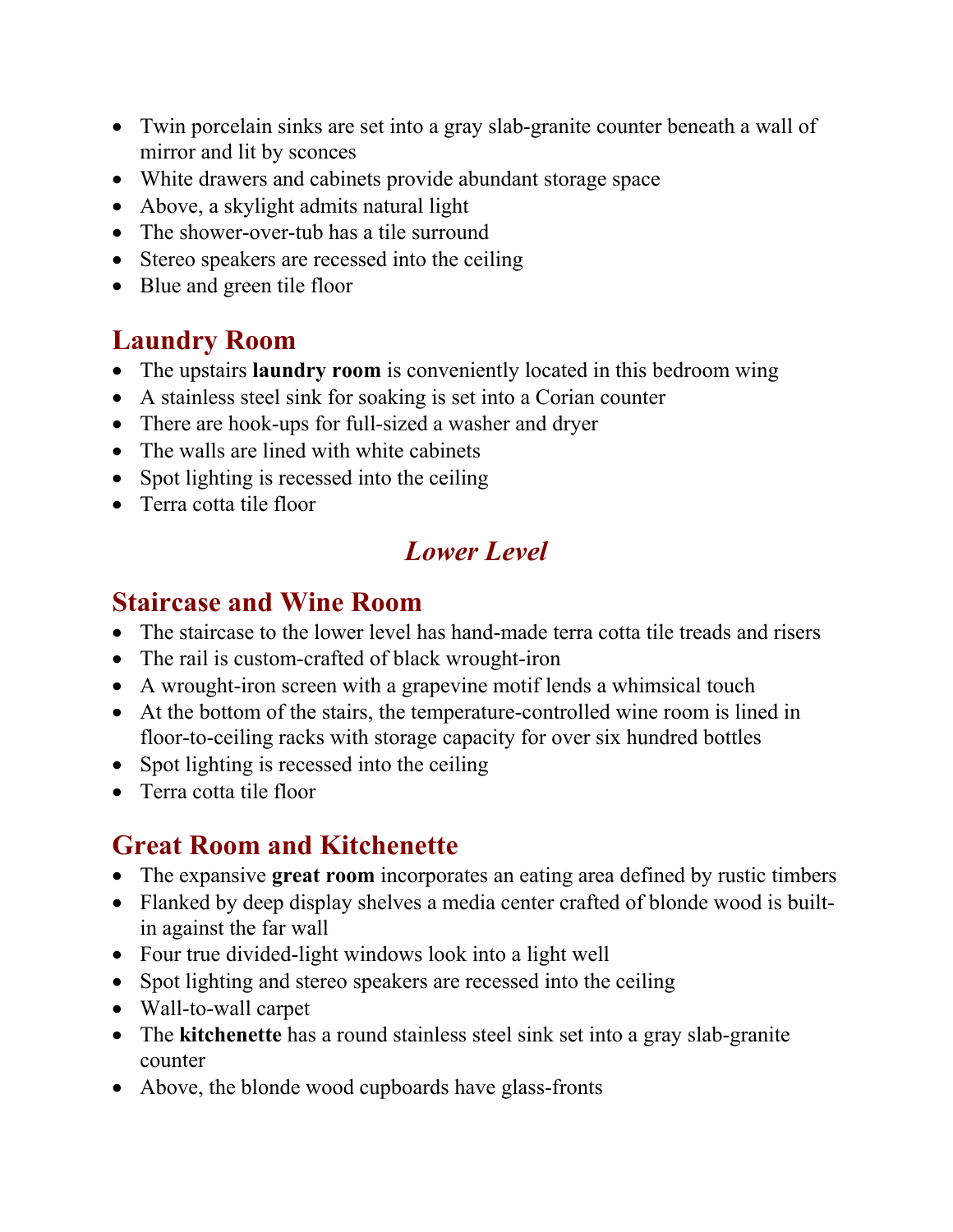- Appliances include a U-line under-counter refrigerator with an icemaker, a built-in GE Profile microwave and a Fisher& Paykel dishwasher drawer
- Terra cotta tile floor

# **Full Bath**

- The lower level **full bath** is situated between the great room and the bedroom
- A porcelain sink is set into a gray slab-granite counter beneath a wall of mirror and lit by sconces
- White drawers and cabinets provide abundant storage space
- A heated towel rack provides a touch of pampering
- The shower-over-tub has a tile surround with a terra cotta frieze
- Spot lighting is recessed into the ceiling
- Terra cotta floor tile floor warmed by radiant heat

### **Lower Level Guest Bedroom**

- The lower level guest **bedroom** is located beyond the bath at the end of the hall
- This peaceful room overlooks a cascade of greenery through a true divided-light window
- A closet provides hanging and shelf space
- Spot lighting and stereo speakers are recessed into the ceiling
- Wall-to-wall carpet

### **Art and Activity Room and Storage Rooms**

- The **art and activity room** has a stainless steel sink set into a Corian counter
- The walls are lined with white paneled drawers and cabinets
- There are hook-ups for full-sized a washer and dryer
- Overhead light
- Terra cotta tile floor
- A large storage room lined in shelves adjoins the art and activity room
- A second storage room houses the furnace and water heaters

### *Exterior*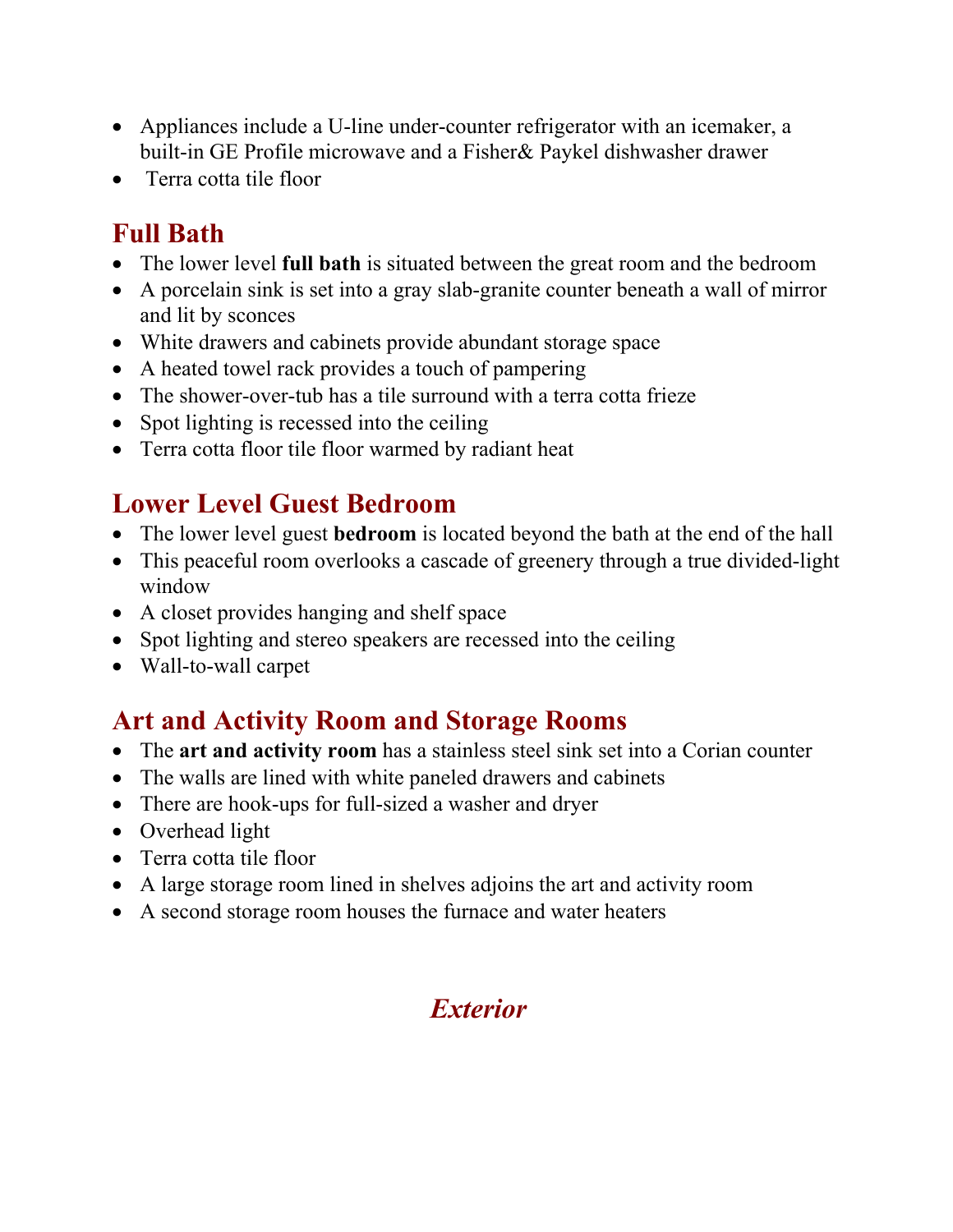# **Forecourt, Loggia, Rear Patio and Lawn**

- The paved forecourt is closed off from the sidewalk by both vehicular and pedestrian gates
- This fully-fenced space can be used as an off-street parking area or as an additional patio
- Brilliant swags of bougainvillea envelope the house
- Planters and flower beds create bursts of color
- Wrought-iron-iron lamps provide illumination
- The garden **loggia** is located beyond the living room
- A pierced Moroccan lamp is suspended from the redwood ceiling
- Archways frame views of the garden
- An outdoor fireplace enhances the versatility of this space
- Spotlighting and stereo speakers are recessed into the ceiling
- Terra cotta tile floor
- The **rear patio** is paved in red fieldstone
- A circular spa with a safety cover is set into one corner
- Planters are crowded with a profusion of exotic plants including fast-growing bamboo,
- The **lawn** is encircled by shrubs and trees in a variety of shades and textures
- A bench occupies a sunny corner

# *Additional Features*

- Approximately 4303 square feet of living space, excluding the lower level and garage
- Lower level is nearly 1000 square feet
- Lot size is 7500 square feet, per Santa Clara County records
- The attached, two-car garage is fully finished, with an automatic door, loft storage and a built-in workbench
- The interior of the home features many high-quality pieces of built-in cherry wood cabinetry
- Doors are solid wood plank design
- Windows are all true divided-light panes with wooden frames
- Award-winning Palo Alto schools

# **Disclosure Package Available Upon Request**